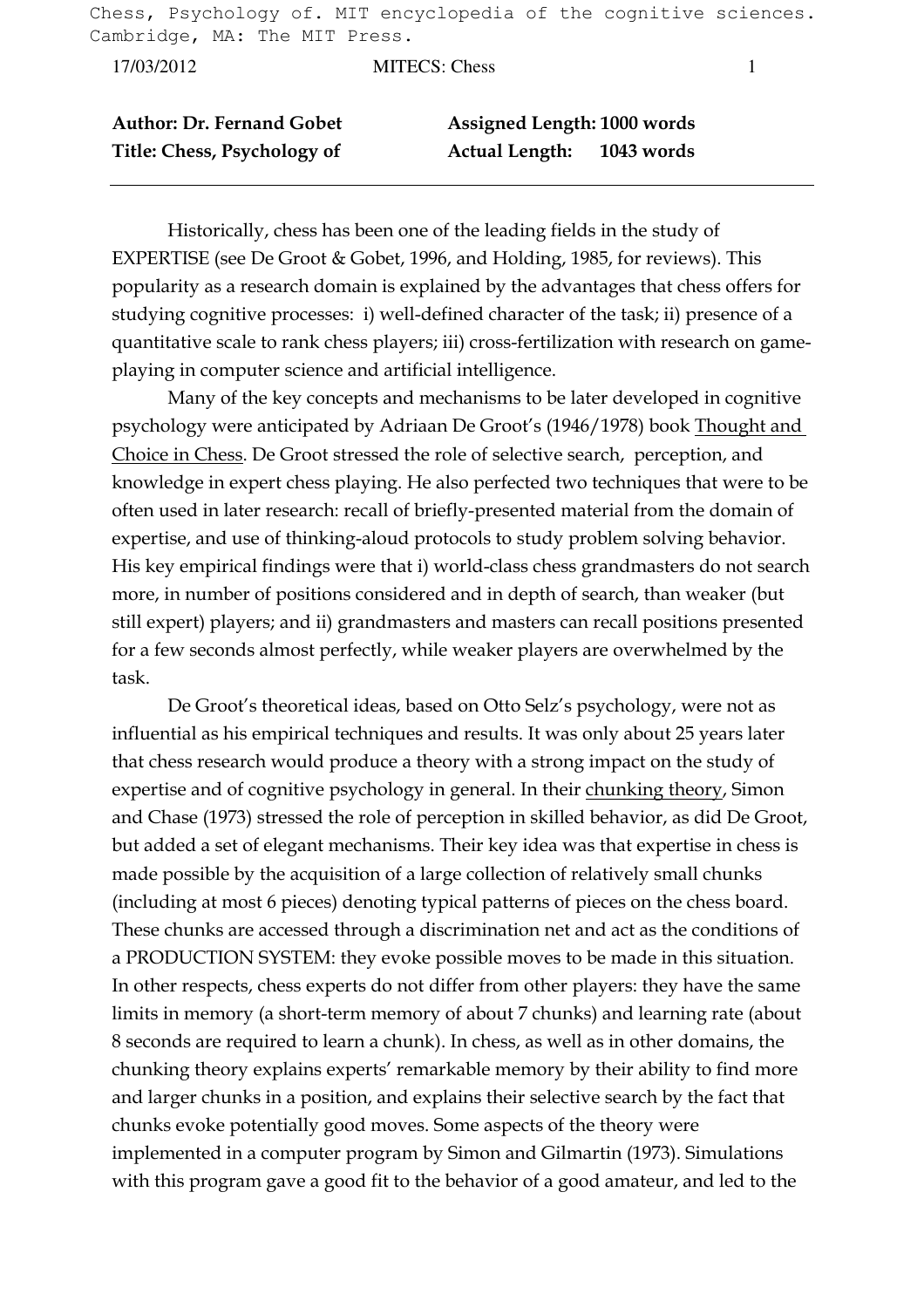estimation that expertise require the presence of a large number of chunks, approximately between 10,000 and 100,000.

 A wealth of empirical data were gathered to test the chunking theory, in various domains of expertise. In chess, five directions of research may be singled out as critical: importance of perception and pattern recognition, relative role of shortterm and long-term memories, evidence for chunks, role of higher-level knowledge, and size of search.

 Converging evidence supports the hypothesis that perceptual, pattern-based cognition is critical in chess expertise. The most compelling data are that eye movements during the first seconds of the presentation of a chess position differ between experts and non-masters (De Groot & Gobet, 1996) and that masters still play at a high level in speed chess games, where they have only five seconds per move on average, or in simultaneous games, where their thinking time is reduced by the presence of several opponents (Gobet & Simon, 1996).

 Research on memory has led to apparently contradictory conclusions. On the one hand, starting with Charness (1976), several experiments have shown that the chunking theory's emphasis on the storage of chunks in short-term memory runs into problems, including incorrect predictions on the effect of interfering tasks. This encouraged researchers such as Cooke et al. (1993) to emphasize the role of higherlevel knowledge, already anticipated by De Groot (1946/1978). On the other hand, empirical evidence for chunks has also been mounting (e. g., Chi, 1978; Gobet & Simon, 1996; Saariluoma, 1994). Attempts to reconcile low-level and high-level types of encoding have recently been provided by the long-term working memory theory (Ericsson & Kintsch, 1995) and by the template theory (Gobet & Simon, 1996). The former proposes that experts build up both schema-based knowledge and domainspecific retrieval structures that allow them to encode the important elements of a problem rapidly. The latter, based on the chunking theory and implemented as a computer program, proposes that chunks evolve into more complex data structures (templates), which allow some values to be encoded rapidly. Both theories also account for aspects of skilled perception and problem solving in chess.

 With respect to search, recent results indicate that stronger players search somewhat more and deeper than weaker players (Charness, 1981; Holding, 1985), although there seems to be an asymptote at high skill levels. In addition, the space searched remains small (thinking-aloud protocols indicate that grandmasters typically search no more than one hundred nodes in 15 minutes). Note that these results are compatible with a theory based on pattern-recognition: chunks, which evoke moves or sequences of moves, both make search selective and allow better players to use chunk-based automatisms to search more and deeper.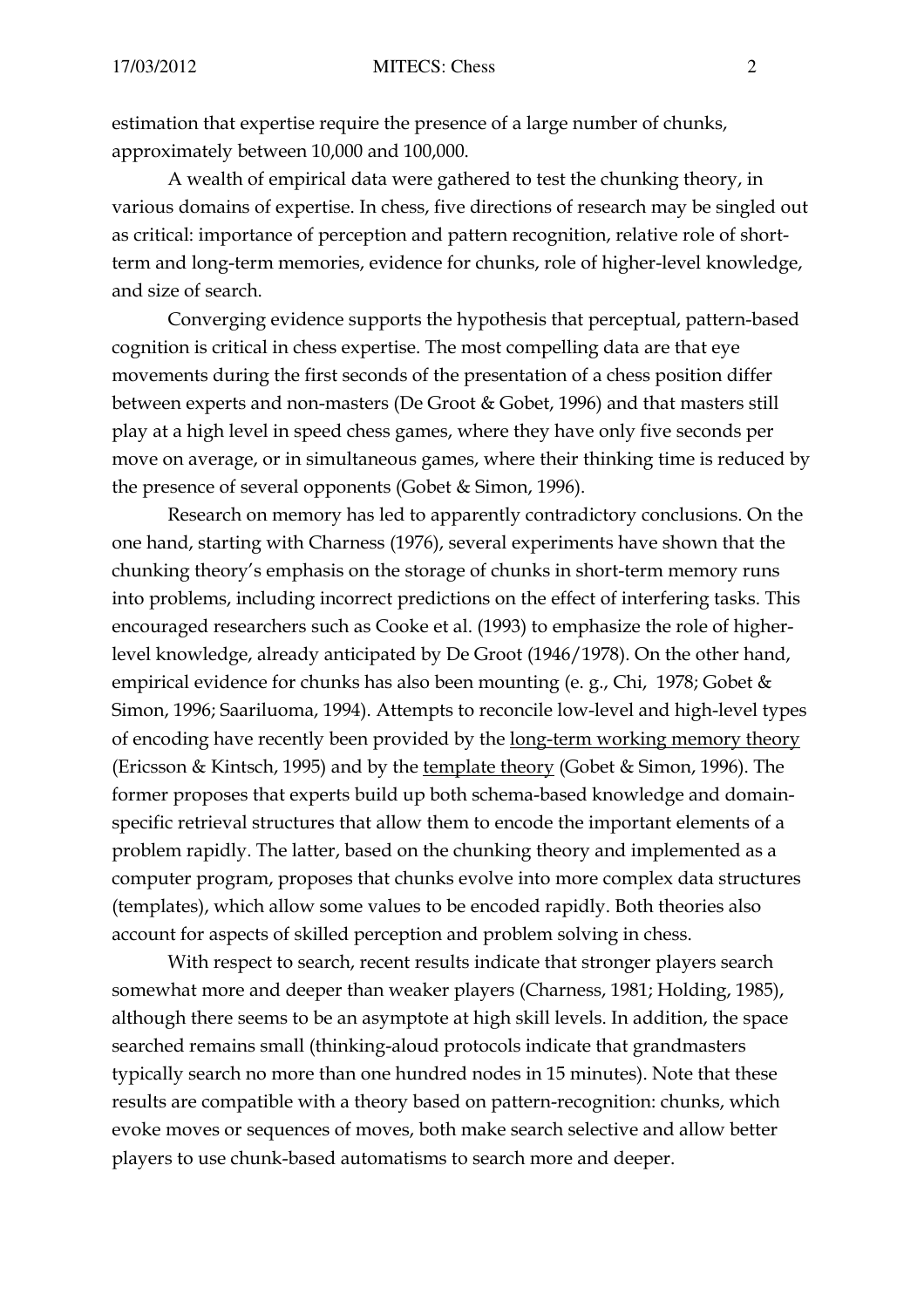While productive on its own, research in computer science and artificial intelligence (SEE GAME-PLAYING) has had relatively little impact on the psychology of chess. The main advances have been made with the development of search techniques, which have culminated in the construction of DEEP BLUE, the first computer to have beaten a world champion in a match. More recently, chess has been a popular domain for testing machine-learning techniques. Finally, some attempts to use a production-system architecture (e.g., Wilkins, 1980) have met with limited success in terms of the strength of the programs.

 The key findings in chess research—selective search, pattern recognition, and memory for the domain material—have been shown to generalize to other domains of expertise. This augurs well for current interests in the field: integration of lowand high-level aspects of knowledge and unification of chess perception, memory, and problem solving theories into a single theoretical framework.

## **References**

- Charness, N. (1976). Memory for chess positions: Resistance to interference. Journal of Experimental Psychology: Human Learning and Memory, 2, 641-653.
- Charness, N. (1981). Search in chess: Age and skill differences. Journal of Experimental Psychology: Human Perception and Performance, 2, 467-476.
- Chi, M. T. H. (1978). Knowledge structures and memory development. In R. S. Siegler (Ed.), Children's thinking: What develops? Hillsdale, N.J: Erlbaum.
- Cooke, N. J., Atlas, R. S., Lane, D. M., & Berger, R. C. (1993). Role of high-level knowledge in memory for chess positions. American Journal of Psychology, 106, 321-351.
- de Groot, A. D. (1978). Thought and choice in chess. The Hague, Mouton Publishers. (First edition in Dutch, 1946).
- de Groot, A. D., & Gobet, F. (1996). Perception and memory in chess. Heuristics of the professional eye. Assen: Van Gorcum.
- Ericsson, K. A., & Kintsch, W. (1995). Long-term working memory. Psychological Review, 102, 211-245.
- Gobet, F. & Simon, H. A. (1996). Templates in chess memory: A Mechanism for recalling several boards. Cognitive Psychology, 31, 1-40.

Holding, D. H. (1985). The psychology of chess skill. Hillsdale, NJ: Erlbaum.

- Saariluoma, P. (1994). Location coding in chess. The Quarterly Journal of Experimental Psychology, 47A, 607-630.
- Simon, H. A., & Chase, W. G. (1973). Skill in chess. American Scientist, 61, 393-403.
- Simon, H. A., & Gilmartin, K. J. (1973). A simulation of memory for chess positions. Cognitive Psychology, 5, 29-46.
- Wilkins, D. (1980). Using patterns and plans in chess. Artificial Intelligence, 14, 165-203.